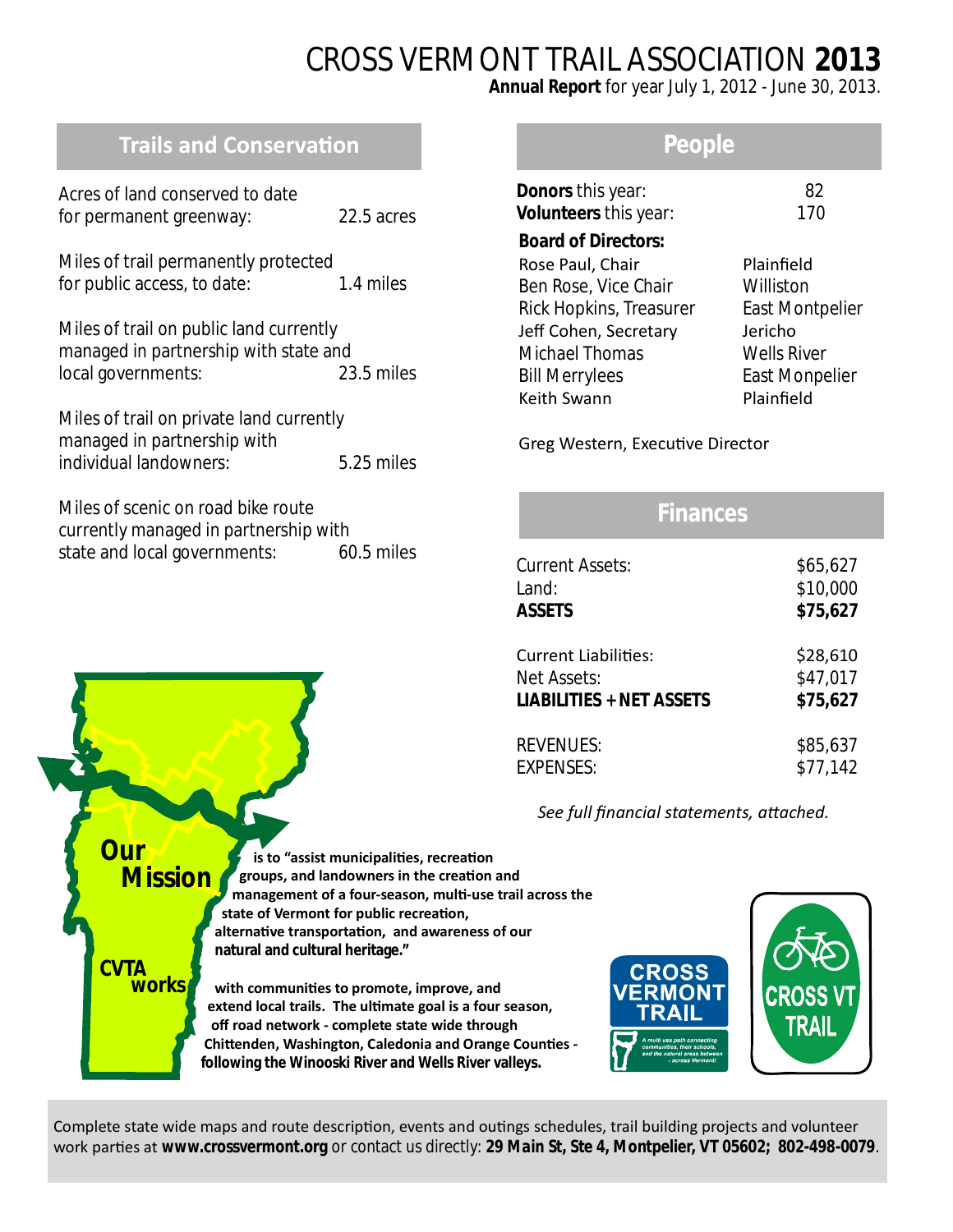#### Cross Vermont Trail Association, Inc. **Statement of Financial Position**

*For the FY July 1, 2012 - June 30, 2013 as of the end of the year on June 30.*

## ASSETS

| <b>Current Assets</b>                                                                                                           |                                         |
|---------------------------------------------------------------------------------------------------------------------------------|-----------------------------------------|
| Cash<br>Receivable<br><b>Prepaid Exp</b><br><b>Accrued Rev</b><br><b>Other Current Assets</b>                                   | 18,532<br>37,525<br>1,468<br>8,103      |
| <b>Total Current Assets</b>                                                                                                     | 65,627                                  |
| <b>Noncurrent Assets</b>                                                                                                        |                                         |
| Land<br>Equipment<br>Less: accumulated depreciation                                                                             | 10,000                                  |
| <b>Total Noncurrent Assets</b>                                                                                                  | 10,000                                  |
| <b>Total Assets</b>                                                                                                             | 75,627                                  |
| <b>LIABILITIES AND NET ASSETS</b>                                                                                               |                                         |
| <b>Current Liabilities</b>                                                                                                      |                                         |
| Payable<br><b>Accrued Payroll</b><br><b>Reimbursable Direct Costs</b><br><b>Conditional Advances</b><br><b>Short Term Loans</b> | 7,662<br>1,655<br>1,613<br>97<br>17,582 |
| <b>Total current liabilities</b>                                                                                                | 28,610                                  |
| <b>Total liabilities</b>                                                                                                        | 28,610                                  |
| <b>Net Assets</b>                                                                                                               |                                         |
| Unrestricted<br><b>Temporarily Restricted</b><br><b>Permanently Restricted</b>                                                  | 11,462<br>27,720<br>7,835               |
| <b>Total net assets</b>                                                                                                         | 47,017                                  |
| <b>Total liabilities and net assets</b>                                                                                         | 75,627                                  |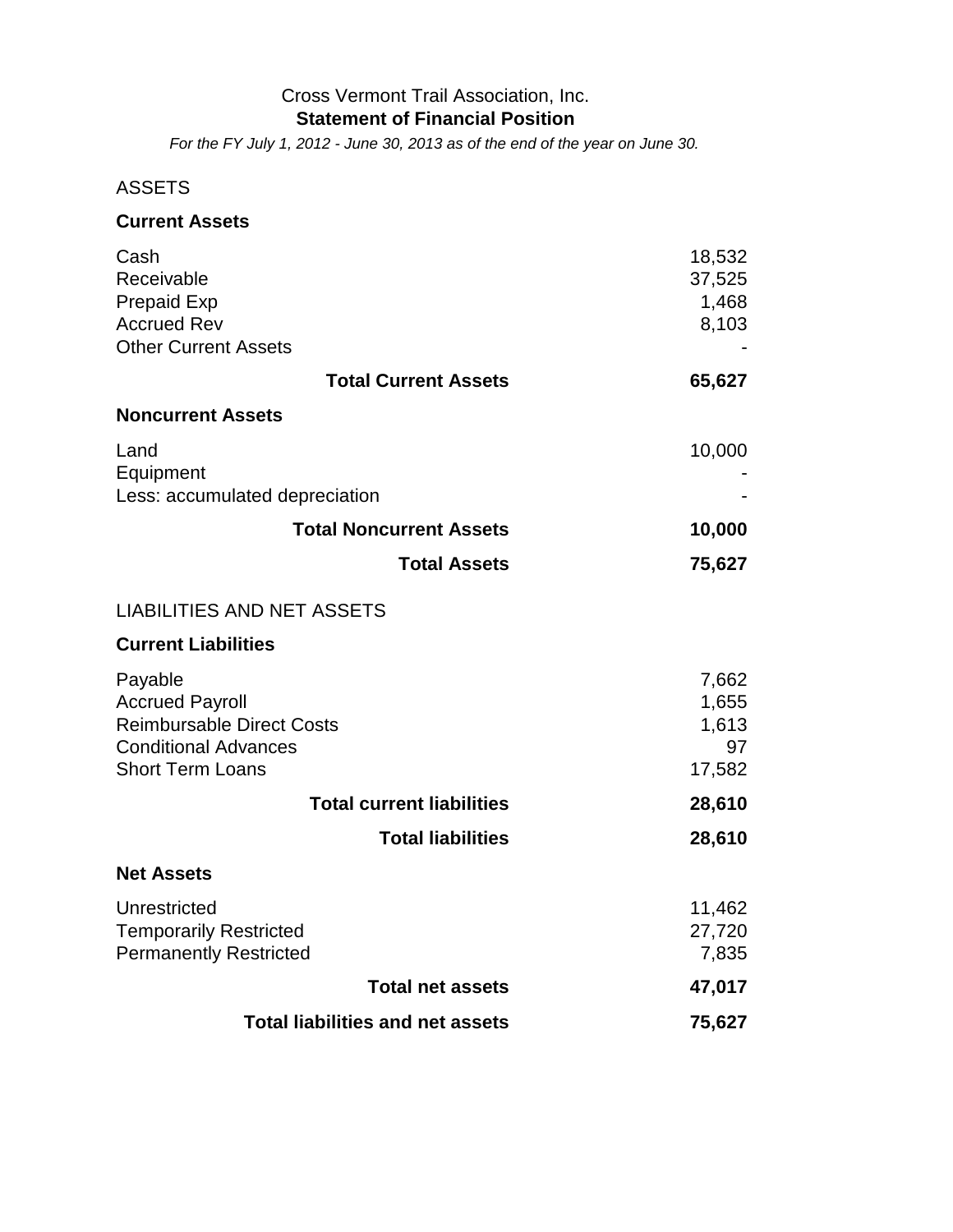#### Cross Vermont Trail Association, Inc. **Statement of Financial Activities**

*For the FY July 1, 2012 - June 30, 2013 as of the end of the year on June 30.*

|                                               | <b>Unrestricted</b> | <b>Temporarily</b><br><b>Restricted</b> | <b>Permanently</b><br><b>Restricted</b> | <b>Total</b> |
|-----------------------------------------------|---------------------|-----------------------------------------|-----------------------------------------|--------------|
| <b>Revenues</b>                               |                     |                                         |                                         |              |
| Contributions                                 | 8,782               | 26,100                                  |                                         | 34,882       |
| Grants                                        | 46,904              |                                         |                                         | 46,904       |
| Other Income                                  | 2,132               | 31                                      |                                         | 2,163        |
| Less: Cost of Sales (including value donated) | (984)               |                                         |                                         | (984)        |
| In-kind                                       | 2,673               |                                         |                                         | 2,673        |
| Rev before releases from restriction          | 59,506              | 26,131                                  |                                         | 85,637       |
| Net Assets Released from Restriction          |                     |                                         |                                         |              |
| <b>Total Revenue</b>                          | 59,506              | 26,131                                  |                                         | 85,637       |
| <b>Expenses</b>                               |                     |                                         |                                         |              |
| Program                                       | 54,397              |                                         |                                         | 54,397       |
| Administration                                | 16,799              |                                         |                                         | 16,799       |
| Fundraising                                   | 5,947               |                                         |                                         | 5,947        |
| <b>Total Expenses</b>                         | 77,142              |                                         |                                         | 77,142       |
| Change in Net Assets                          | (17, 636)           | 26,131                                  |                                         | 8,495        |
| Net Assets, beginning of Fiscal Year          | 29,098              | 1,590                                   | 7,835                                   | 38,522       |
| Net Assets, end of period                     | 11,462              | 27,720                                  | 7,835                                   | 47,017       |